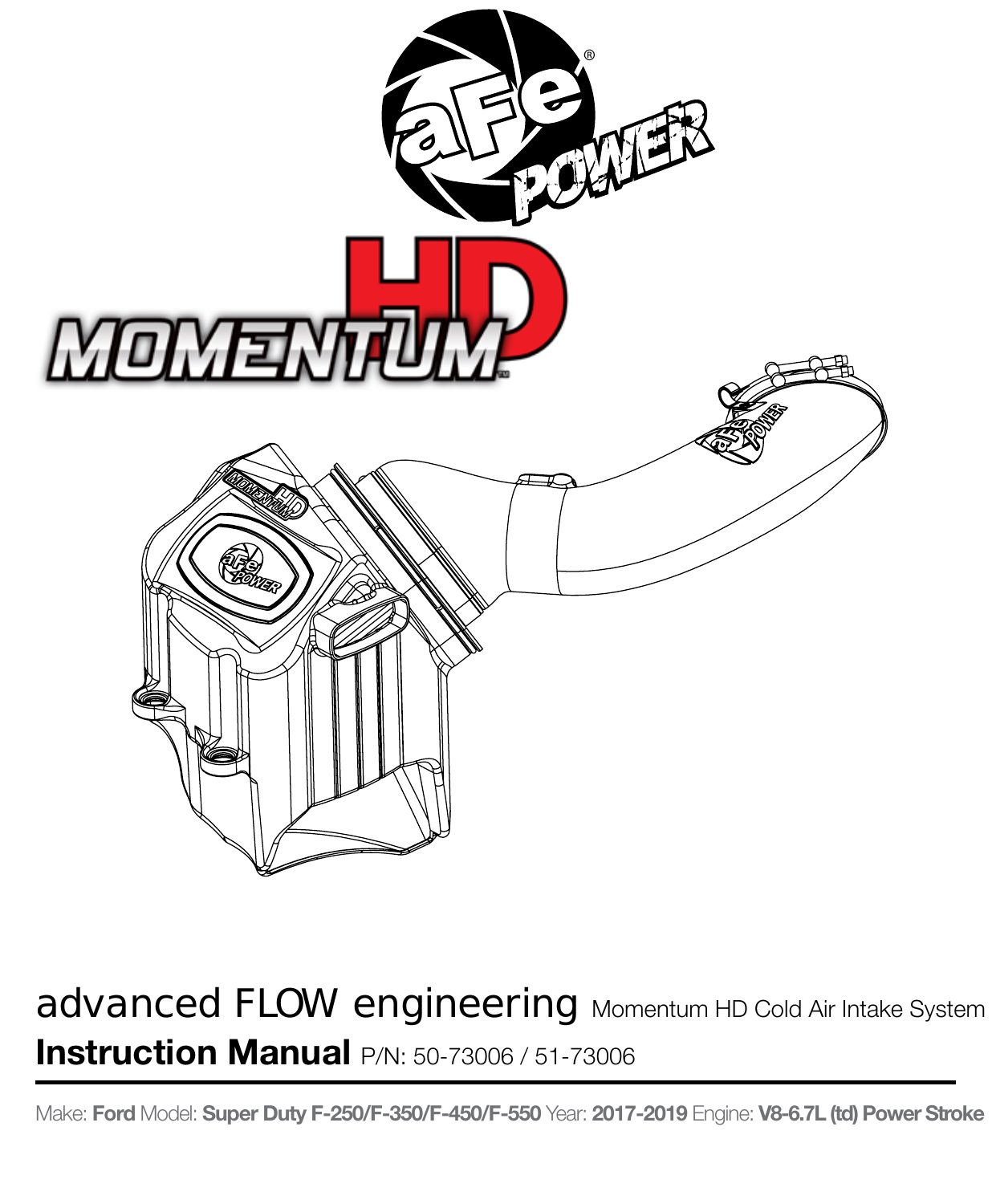

- Please read the entire instruction manual before proceeding.
- Ensure all components listed are present.
- If you are missing any of the components, call technical support at 951-493-7100 or e-mail tech@afepower.com.
- Ensure you have all necessary tools before proceeding.
- Do not attempt to work on your vehicle when the engine is hot.
- Disconnect both the negative battery terminal before proceeding.

# Retain factory parts for future use.

| Label          | Qty. | Description                                | Part Number |
|----------------|------|--------------------------------------------|-------------|
| A1             |      | Pro 10R (Blue Media)                       | 20-91061    |
| A2             |      | Pro DRY S (Gray Media)                     | 21-91061    |
| $\overline{B}$ |      | Tube                                       | 05-73006B1  |
| $\overline{C}$ |      | Housing                                    | 05-73006B2  |
| $\overline{D}$ |      | Plug, Urethane                             | 05-01225    |
| E              |      | Coupling, Silicone Hump                    | 05-01204    |
| F              |      | Washer: M6                                 | 03-50070    |
| G              |      | Screw, Torx: M4                            | 03-50491    |
| H              |      | Screw, Hex Hd: M6                          | 03-50057    |
| $\mathbf{I}$   |      | Fixing Clamp, 3/4"                         | 03-50234    |
| J              |      | Clamp, T-bolt (4-13-16" - 5-1/8) 03-50261  |             |
| K              |      | Clamp, T-bolt (8-5/16" - 8-5/8") (03-50267 |             |
|                |      | Harness, MAF Extension                     | 05-70037    |

#### **Installation will require the following tools:**

7mm, 8mm, 10mm, 7/16 nut driver or socket and extension.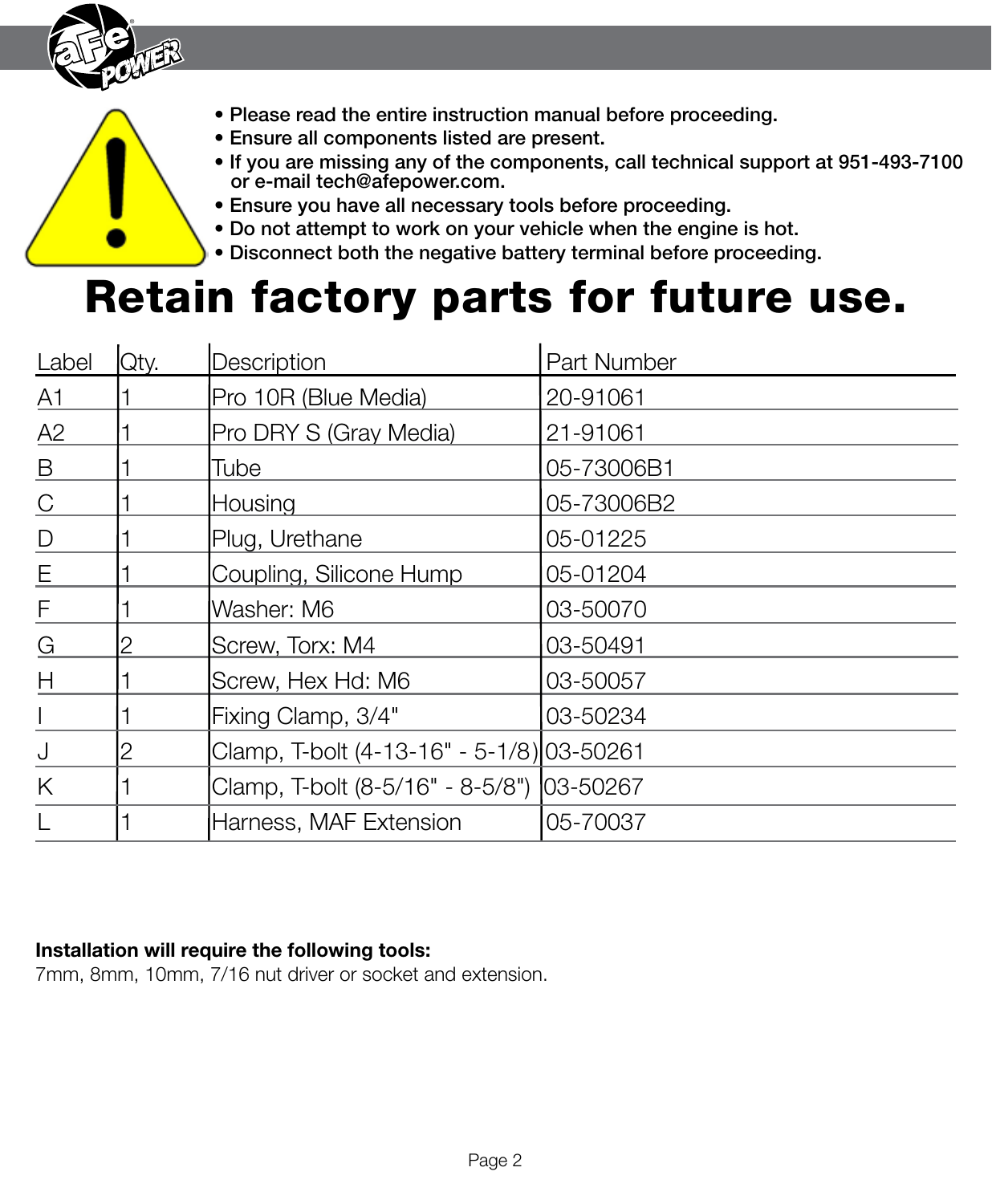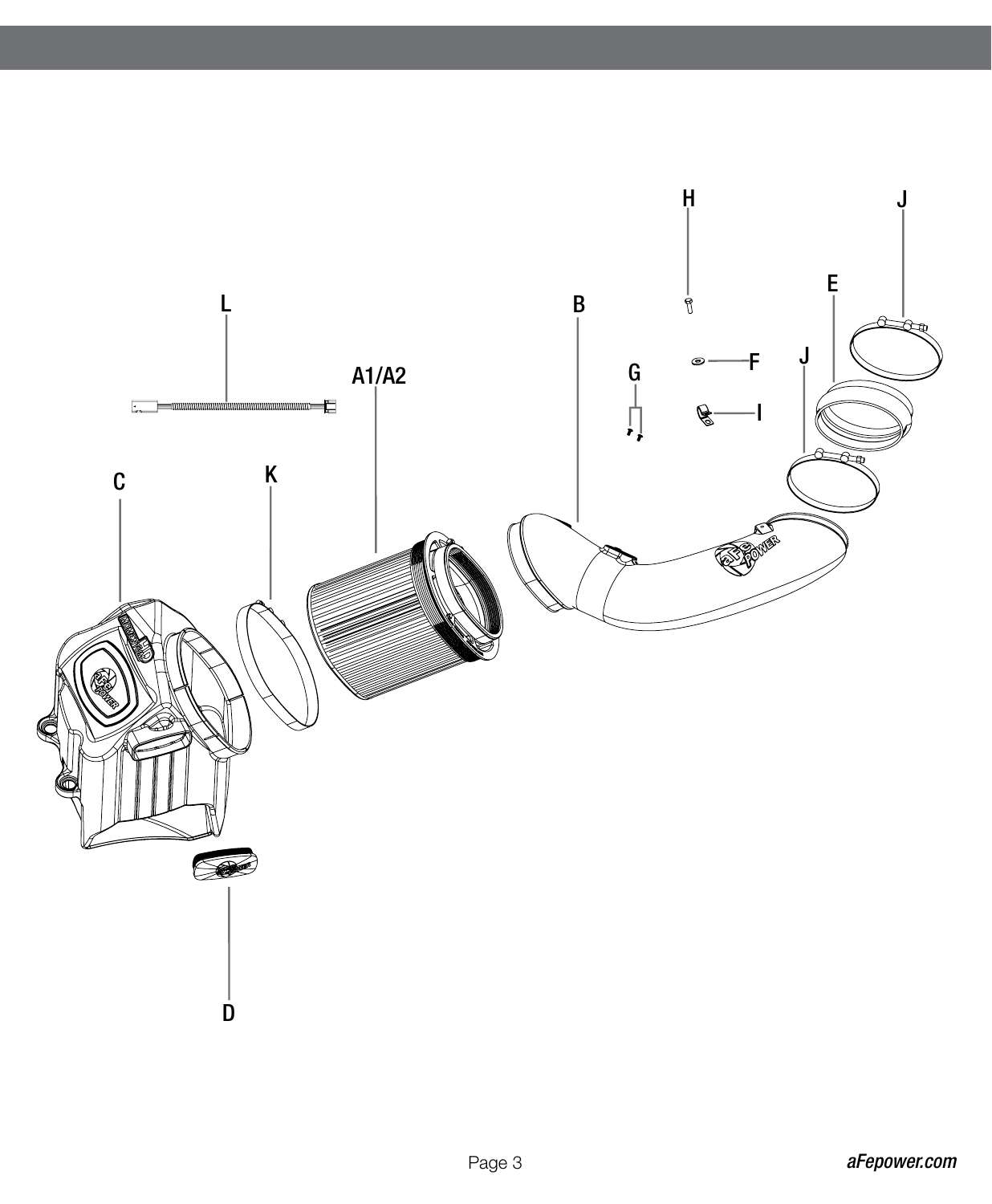



## Refer to Figure A for Step 1

Step 1: Remove the two 8mm bolts securing the OE filter housing, and loosen the two clamps on the OE tube.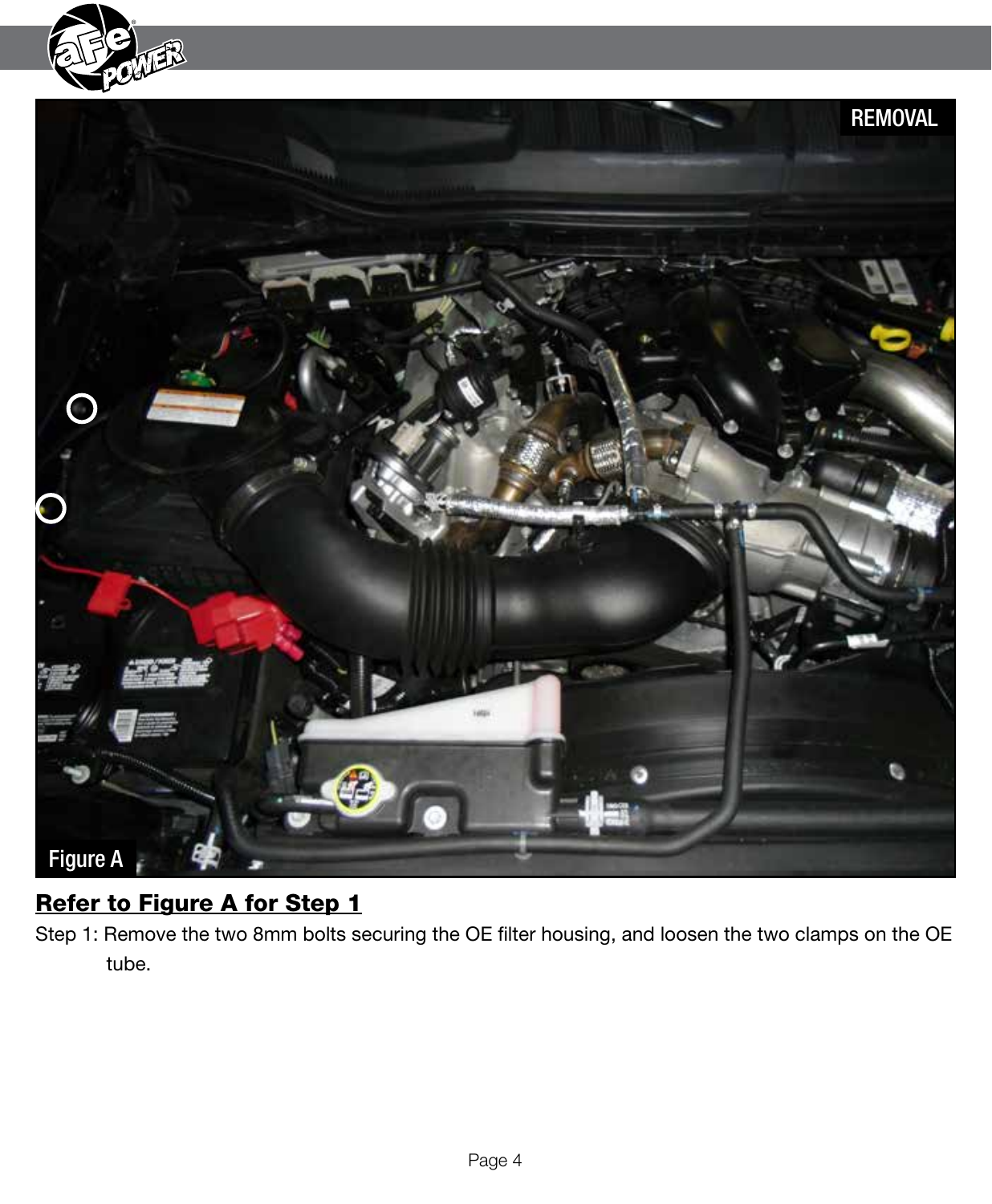

#### Refer to Figure B for Step 2

Step 2: Push the small hoses out of the way on the OE tube, and remove the tube.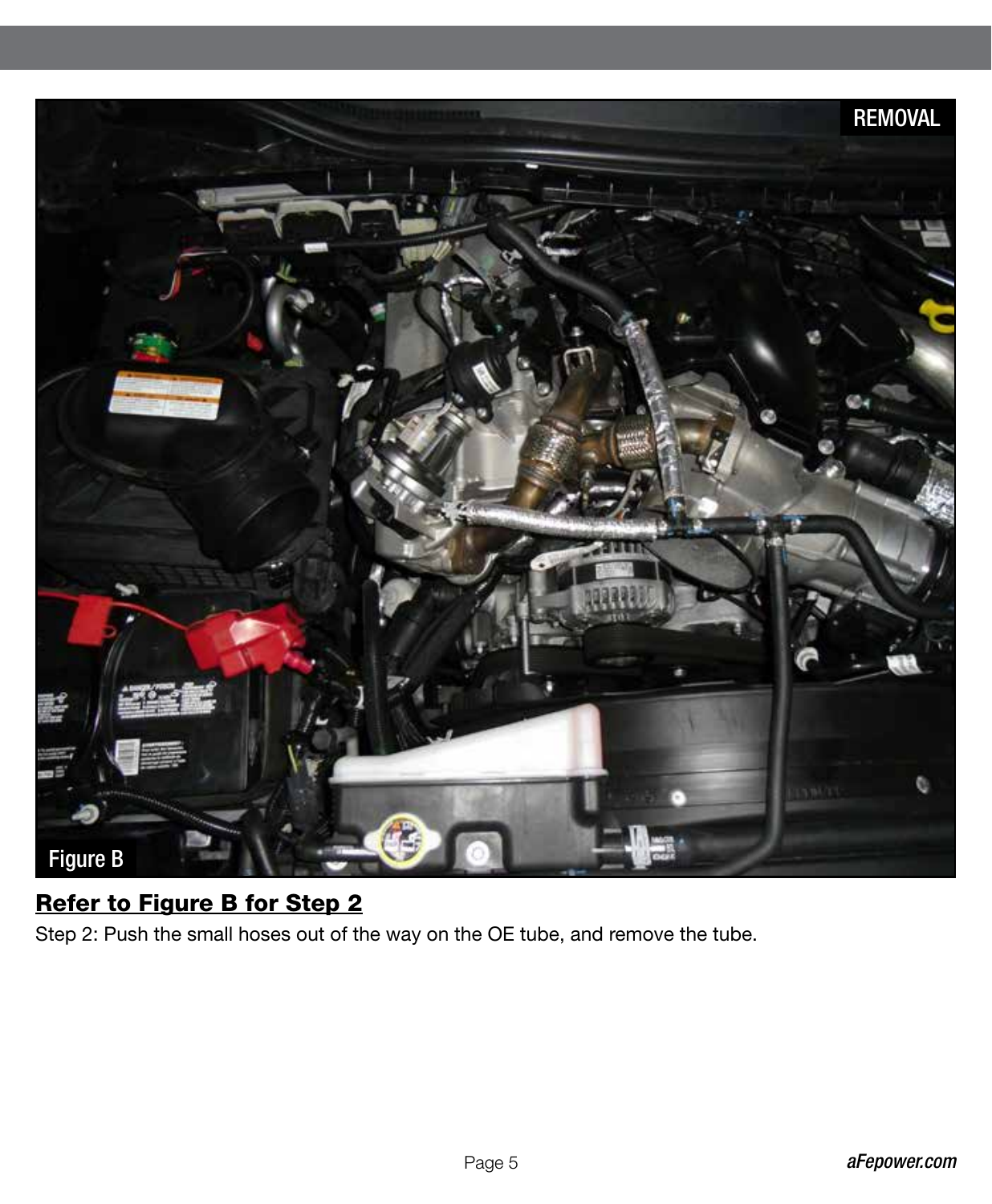



## Refer to Figure C for Steps 3-4

- Step 3: Slide back the red locking tab on the bottom side of the MAF sensor connector, and then dis connect the sensor.
- Step 4: Remove the OE air box, pulling in an upward motion.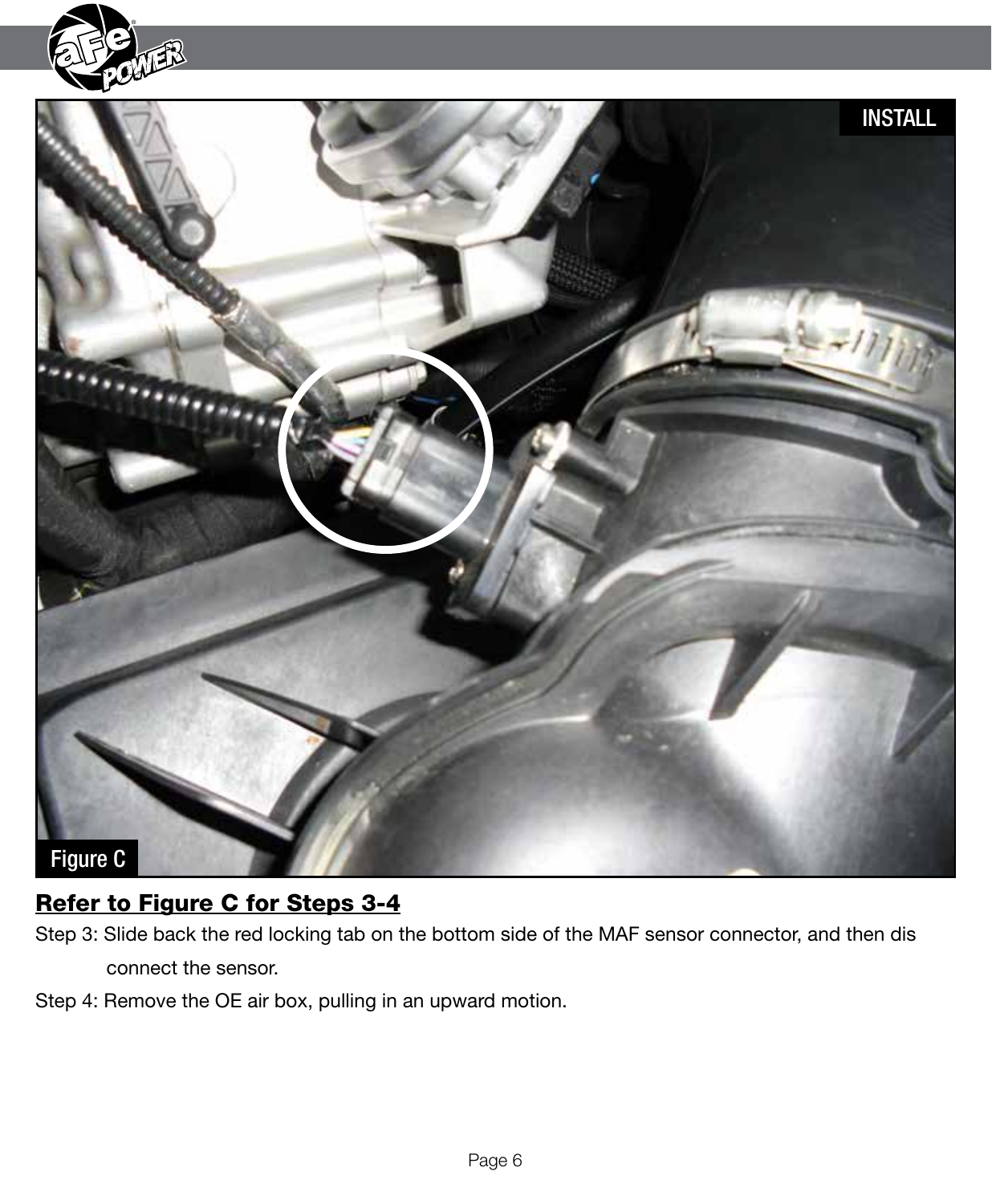

## Refer to Figure D for Steps 5-6

Step 5: Remove the factory grommets from the OE air box and install on the Momentum HD housing. Step 6: Slide the filter into the housing and install provided T-bolt clamps. Tighten only the larger T-bolt clamp.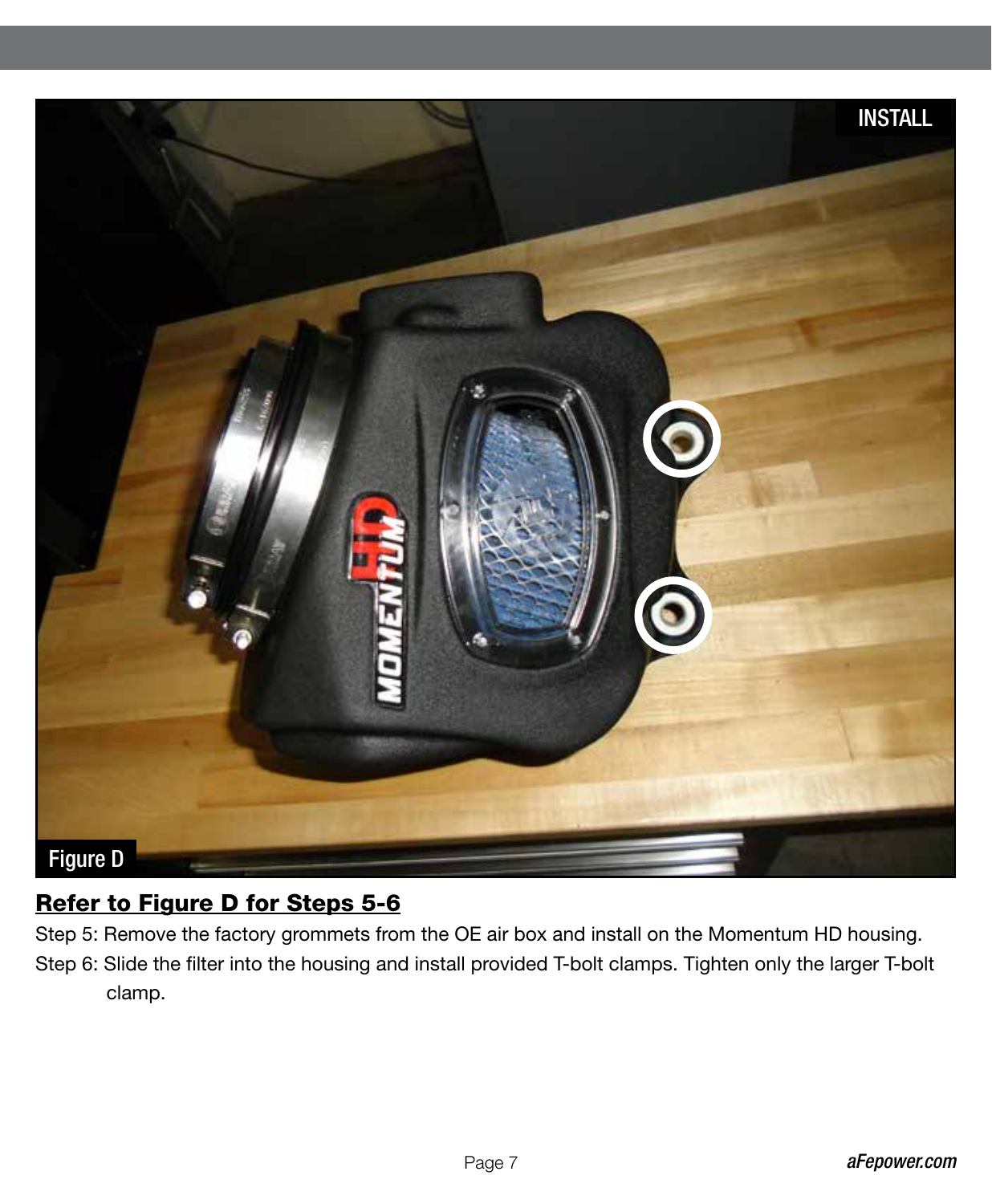



## Refer to Figure E for Step 7

Step 7: Install the Momentum HD housing into the vehicle by pushing it in to the factory grommet.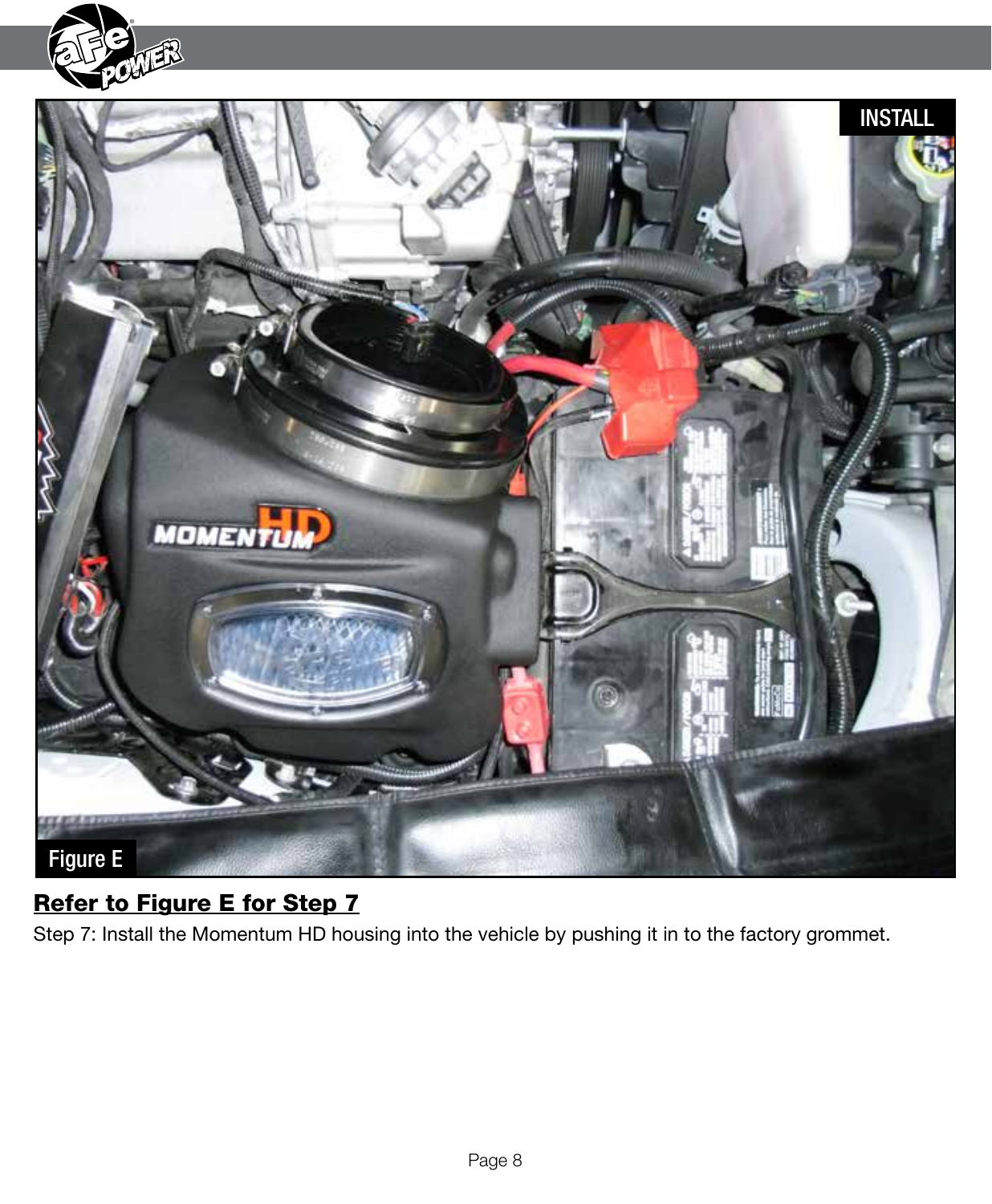

## Refer to Figure F for Steps 8-10

Step 8: Transfer the factory filter minder and grommet  $(1)$  on to the Momentum HD tube.

- Step 9: Transfer the MAF sensor $(2)$  from the OE housing to the Momentum HD tube using the provided screws.
- Step 10: Install silicone coupling  $(3)$  and T-bolt clamps  $(4)$  onto the small end of the tube. Do not tighten clamps.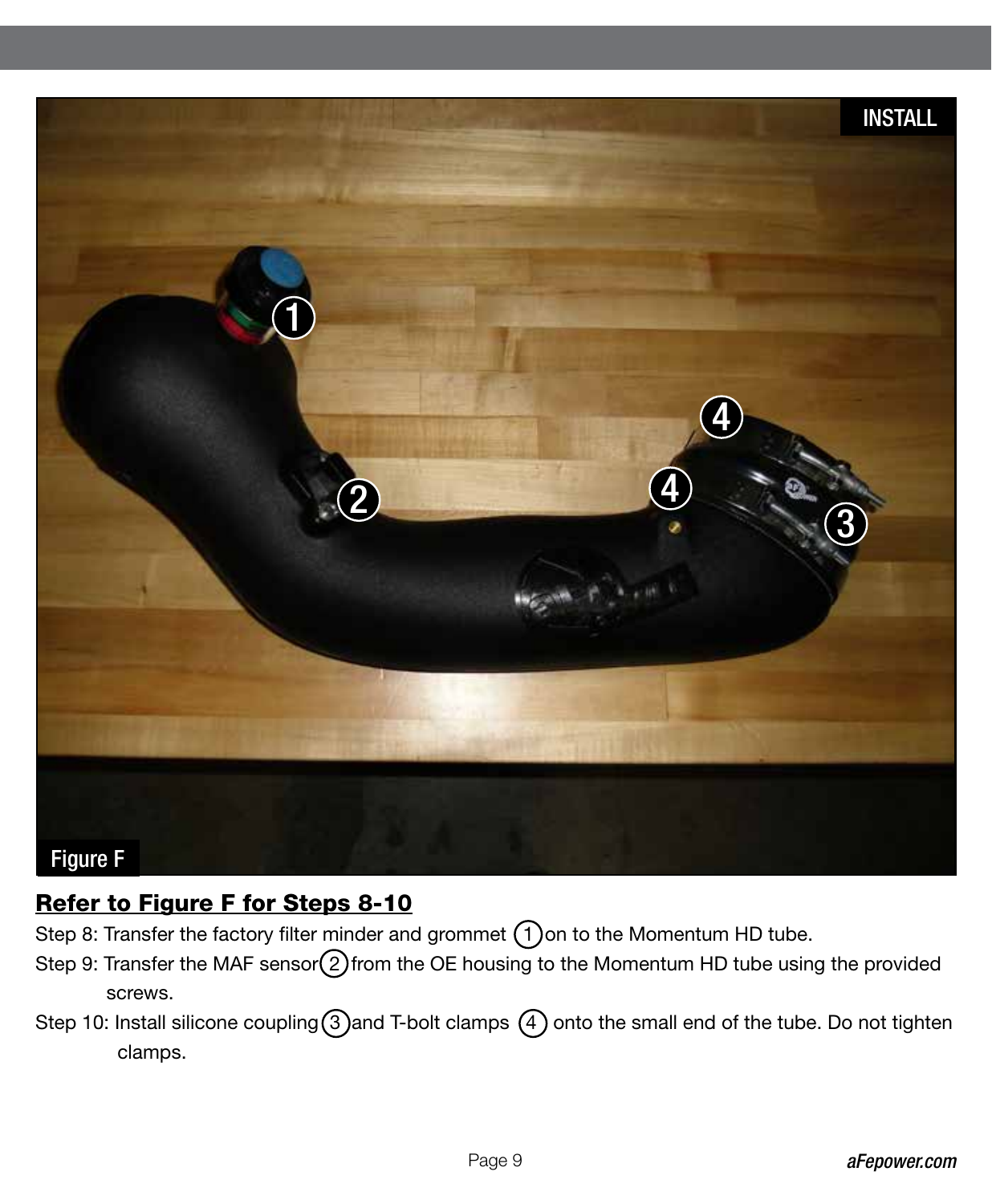



## Refer to Figure G for Steps 11-15

- Step 11: Install Momentum HD tube by first sliding the coupling over the turbo inlet. Connect the other end to the air filter.
- Step 12: Tighten all clamps.
- Step 13: Reconnect the MAF sensor  $(5)$ . Using the provided MAF extension harness.
- Step 14: Secure hose to the tube with provided fixing clamp  $(6)$ , 10mm bolt  $(7)$  and washer  $(8)$ .
- Step 15: Reinstall the factory two 8mm bolts removed in Step 1 securing the air box.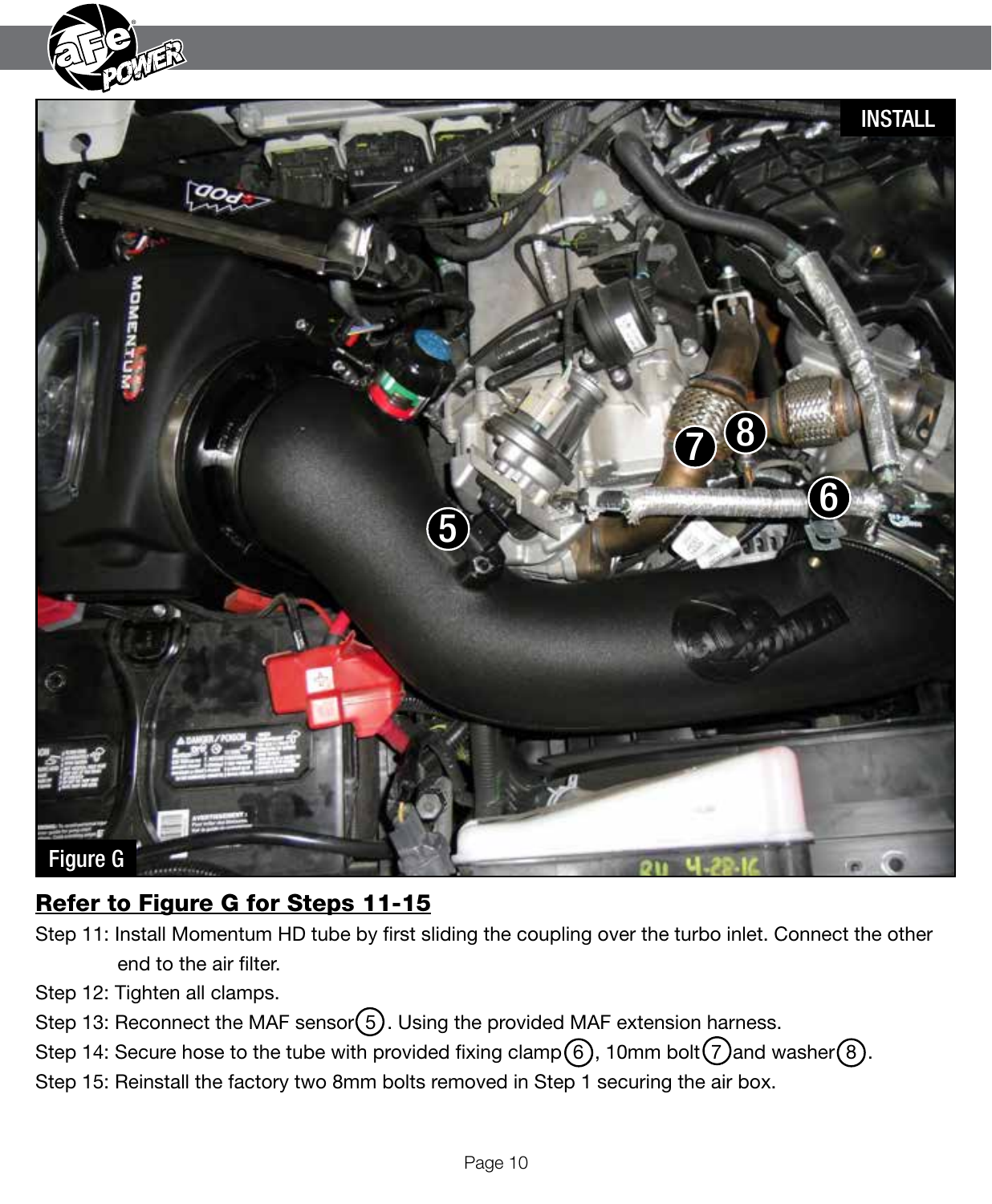

## Refer to Figure H for Steps 16-18

Step 16: If you have purchased the aFe air scoop (P/N: 54-73006-S), install it referring to its install instruction sheet.

- Step 17: If you don't have the air scoop, you have the option to close off the extra air inlet with the furnished plug or to keep it open.
	- Without the plug installed, the aFe Power intake will capture the maximum air available. More airflow offers more power. Yet some of this air is picked up from inside the engine compartment and could be warmer air. Warmer air will affect the performance of the vehicle.
	- The plug installed on the housing will block off any hot engine air entering the housing and make sure the coolest air available is directed into the engine. It will also reduce the noise of the intake.

Step 18: Verify all connection are secured. The installation is now completed.

#### **NOTE:Place enclosed CARB EO sticker on or near the device on a smooth, clean surface. EO identification label is required to pass the smog inspection.**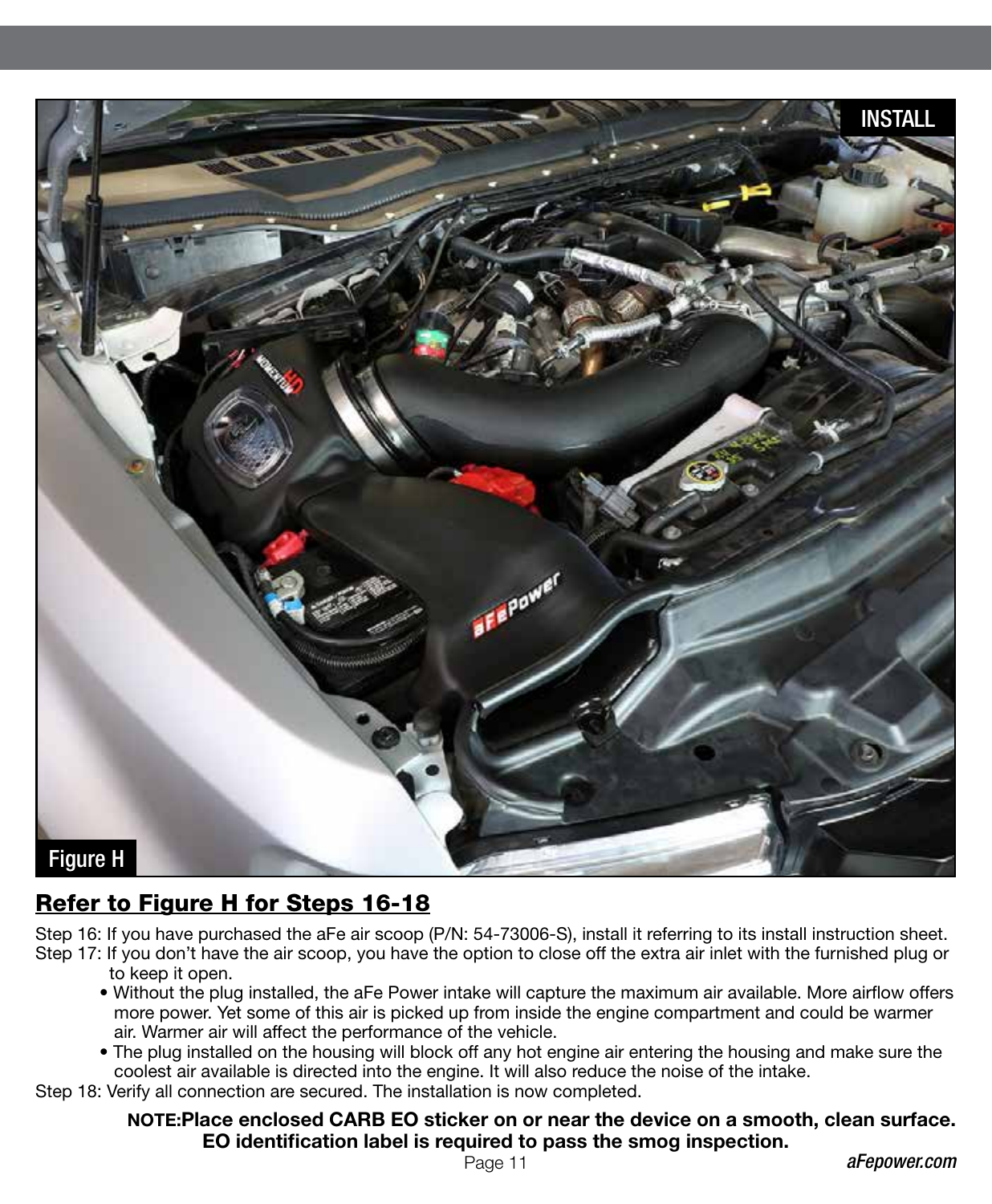

Page left blank intentionally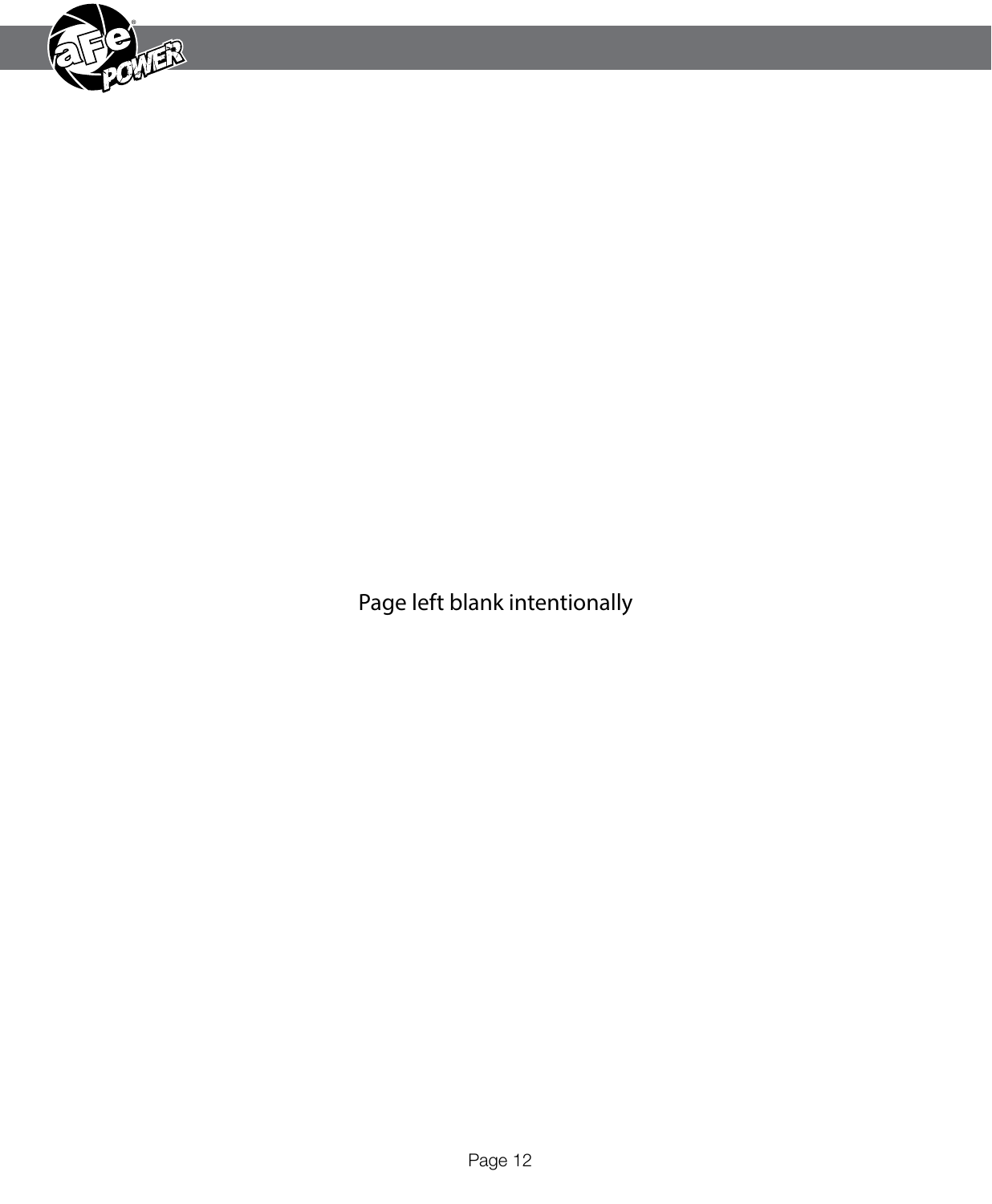Page left blank intentionally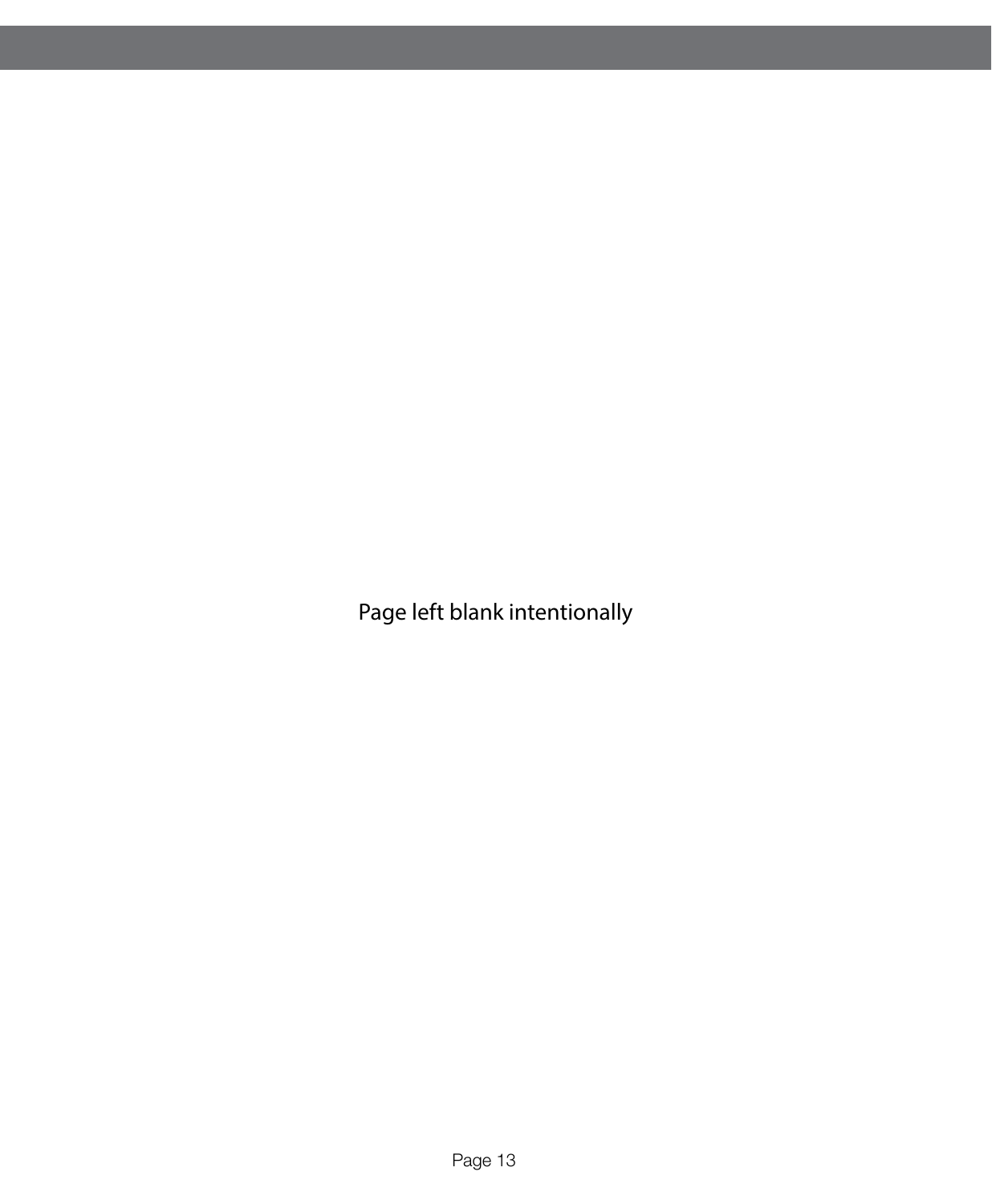

#### Pro DRY S Air Filter





P/N: 21-91061 P/N: 90-59999 P/N: 20-91061

#### Pro-GUARD 7 Air Filter



P/N: 72-91059

#### Pro DRY S Restore Kit







P/N: 90-50501

#### Gold Squeeze Restore Kit



P/N: 90-50500



P/N: 28-10283



Dynamic Air Scoop



P/N: 54-73006-S

Rear Differential Cover



P/N: 46-70022-WL (W/ Oil) 46-70022 (Black)





P/N: 77-43020

DPF-Back Exhaust System



P/N: 49-43090-B (Blk Tip) 49-43090-P (Pol Tip)

DP-Back Exhaust System



P/N: 49-03093

To purchase any of the items above, view airflow charts, dyno graphs, photos, and video; please go to aFepower.com.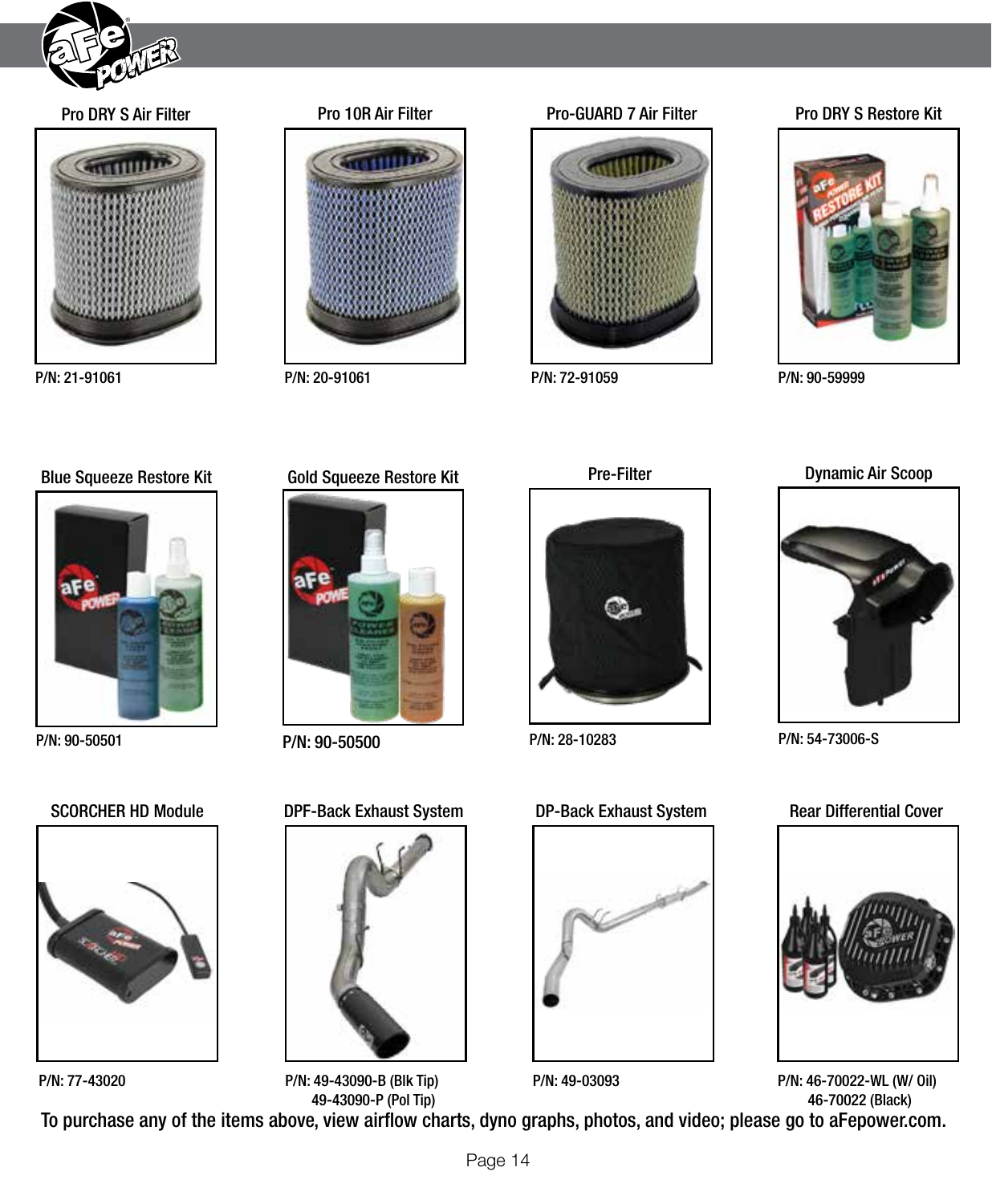# **Warranty**

#### General Terms:

- aFe warrants their products to be free from manufacturer's defects due to workmanship and material.
- This warranty applies only to the original purchaser of the product and is non-transferrable.
- Proof of purchase of the aFe product is required for all warranty claims.
- Warranty is valid provided aFe instructions for installation and/or cleaning were properly followed.
- Proper maintenance with regular inspections of product is required to insure warranty coverage.
- Damage due to improper installation, abuse, unauthorized repair or alteration is not warranted.
- Incidental or consequential damages or cost, including installation and removal of part, incurred due to failure of aFe product is not covered under this warranty.
- All warranty is limited to the repair and/or replacement of the aFe part. To request Return Goods Authorization ("RGA"), email RGA@afepower.com or call (951)493-7100. Upon receipt of the RGA, you must return the product to the address provided in the RGA, freight prepaid and accompanied with a dated proof of purchase and the RGA. Upon receipt of the defective product and upon verification of proof of purchase, aFe will either repair or replace the defective product within a reasonable time, not to exceed thirty days.

| <b>Product Category</b>          | <b>P/N Prefix</b>      | <b>Warranty duration</b> |
|----------------------------------|------------------------|--------------------------|
| Direct OE Replacement Filters    | 10, 11, 30, 31, 71, 73 | Life of the vehicle      |
| <b>Racing Filters</b>            | 18                     | 1 year                   |
| Universal                        | 21, 24, 72             | 2 years                  |
| Air Intake Systems               | 50, 51, 54, 55, 75     | 2 years                  |
| <b>Exhaust Systems</b>           | 49                     | 2 years                  |
| Intercoolers & Intercooler Tubes | $46 - 2$               | 2 years                  |
| Intake Manifolds                 | $46 - 1$               | 2 years                  |
| <b>Differential Cover</b>        | $46 - 7$               | Life of the vehicle      |
| <b>Exhaust Manifolds</b>         | 46                     | 2 years                  |
| <b>Throttle Body Spacers</b>     | $46 - 3$               | 2 years                  |
| <b>Fluid Filters</b>             | 44                     | 90 days                  |
| Pre-Filters                      | 28                     | 2 years                  |
| Heavy Duty OE Replacement        | 70                     | 2 years                  |
| PowerSports OE Replacement       | 81,87                  | 2 years                  |
| PowerSports Intake Systems       | 85                     | 2 years                  |

No other warranty expressed or implied applies nor is any person or advanced FLOW engineering authorized to assume any other warranty. Some States do not allow the exclusion or limitation of incidental or consequential damages or do not allow limitations on how long an implied warranty lasts, so the above limitations or exclusions may not apply to you. This warranty gives you specific legal rights, and you may also have other rights which vary from State to State.